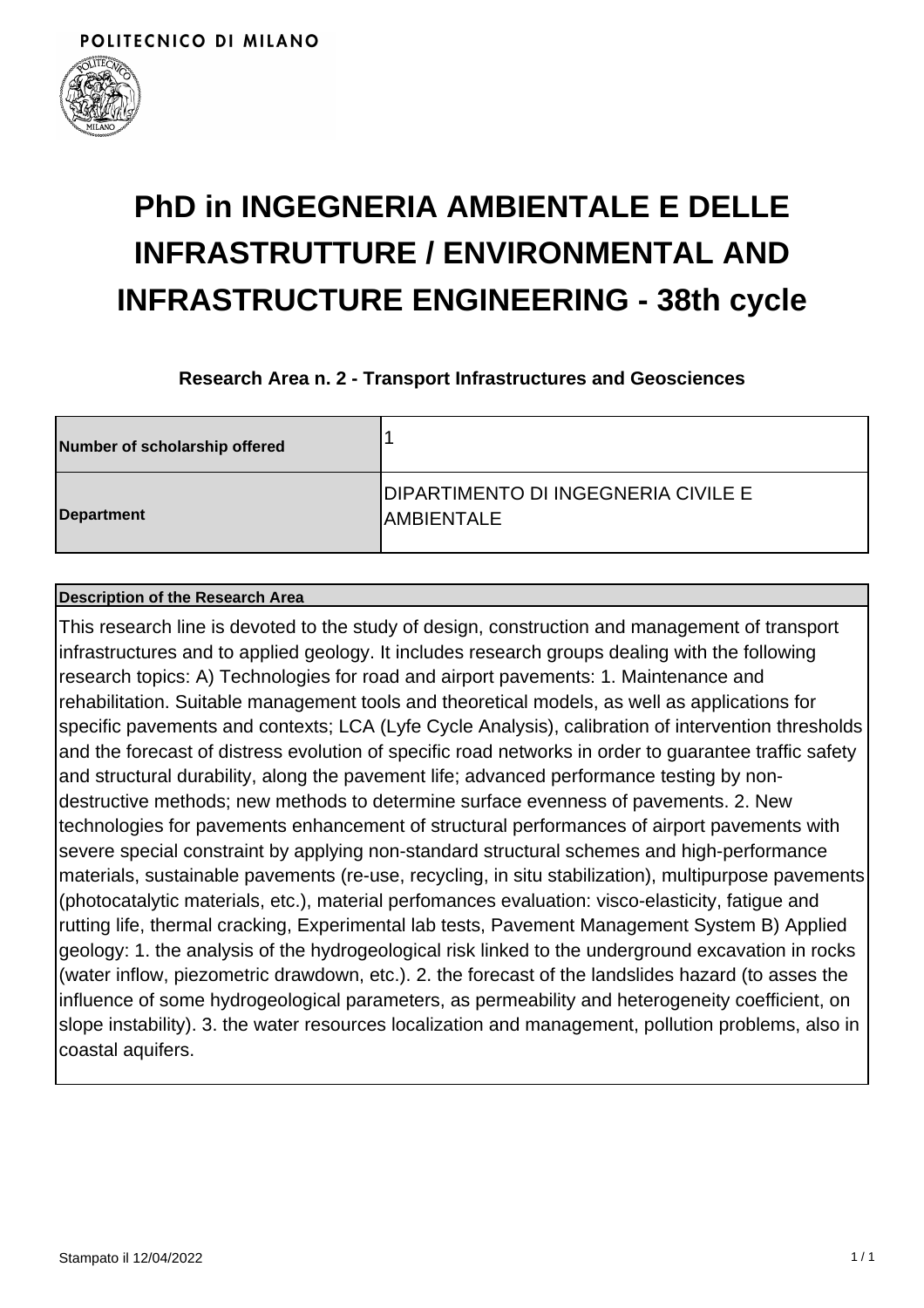

## **PhD in INGEGNERIA AMBIENTALE E DELLE INFRASTRUTTURE / ENVIRONMENTAL AND INFRASTRUCTURE ENGINEERING - 38th cycle**

**Research Area n. 2 - Transport Infrastructures and Geosciences**

**OPEN SUBJECT Research Field: TRANSPORT INFRASTRUCTURES AND GEOSCIENCES**

| Monthly net income of PhDscholarship (max 36 months)<br>€ 1195.0<br>In case of a change of the welfare rates or of changes of the scholarship minimum amount from the Ministry of University and<br>Reasearch, during the three-year period, the amount could be modified.<br><b>Context of the research activity</b> |                                                                                                                                                                             |  |                                                                                        |                                                                                                                                                                                                                                                                                                                                                                                                                                                                                                                                                                     |
|-----------------------------------------------------------------------------------------------------------------------------------------------------------------------------------------------------------------------------------------------------------------------------------------------------------------------|-----------------------------------------------------------------------------------------------------------------------------------------------------------------------------|--|----------------------------------------------------------------------------------------|---------------------------------------------------------------------------------------------------------------------------------------------------------------------------------------------------------------------------------------------------------------------------------------------------------------------------------------------------------------------------------------------------------------------------------------------------------------------------------------------------------------------------------------------------------------------|
|                                                                                                                                                                                                                                                                                                                       |                                                                                                                                                                             |  | Motivation and objectives of the research<br>lin this field                            | The researches concern: Sustainable infrastructures (re-<br>use, reciclying, etc.), Multipurpose pavements<br>(photocatalytic pav.), new technologies for infrastructures,<br>LCA (Lyfe Cycle Analysis), Pavement Management<br>System, materials performance evaluation; applied<br>geological and hydro geological analysis of the evolution<br>of the slopes dynamics; the hydrogeological risk analysis<br>correlated with excavation of tunnels; the study of water<br>circulation in rock masses linked with environmental and<br>civil engineering problems. |
|                                                                                                                                                                                                                                                                                                                       |                                                                                                                                                                             |  | Methods and techniques that will be<br>developed and used to carry out the<br>research | Researches are developed at all levels: analytical, in situ<br>and in lab experimental/instrumental (refraction seismic<br>profiling, electric resistivity tomography, NAT-Nottingham<br>Asphalt Tester), numerical (UDEC, Modflow, Ansys,<br>Abaqus).                                                                                                                                                                                                                                                                                                              |
| <b>Educational objectives</b>                                                                                                                                                                                                                                                                                         | The main objective is to form scientists or high level<br>technicians in the engineering geology and transportation<br>fields. In particular as regards the hydrogeological |  |                                                                                        |                                                                                                                                                                                                                                                                                                                                                                                                                                                                                                                                                                     |

problems and road materials.